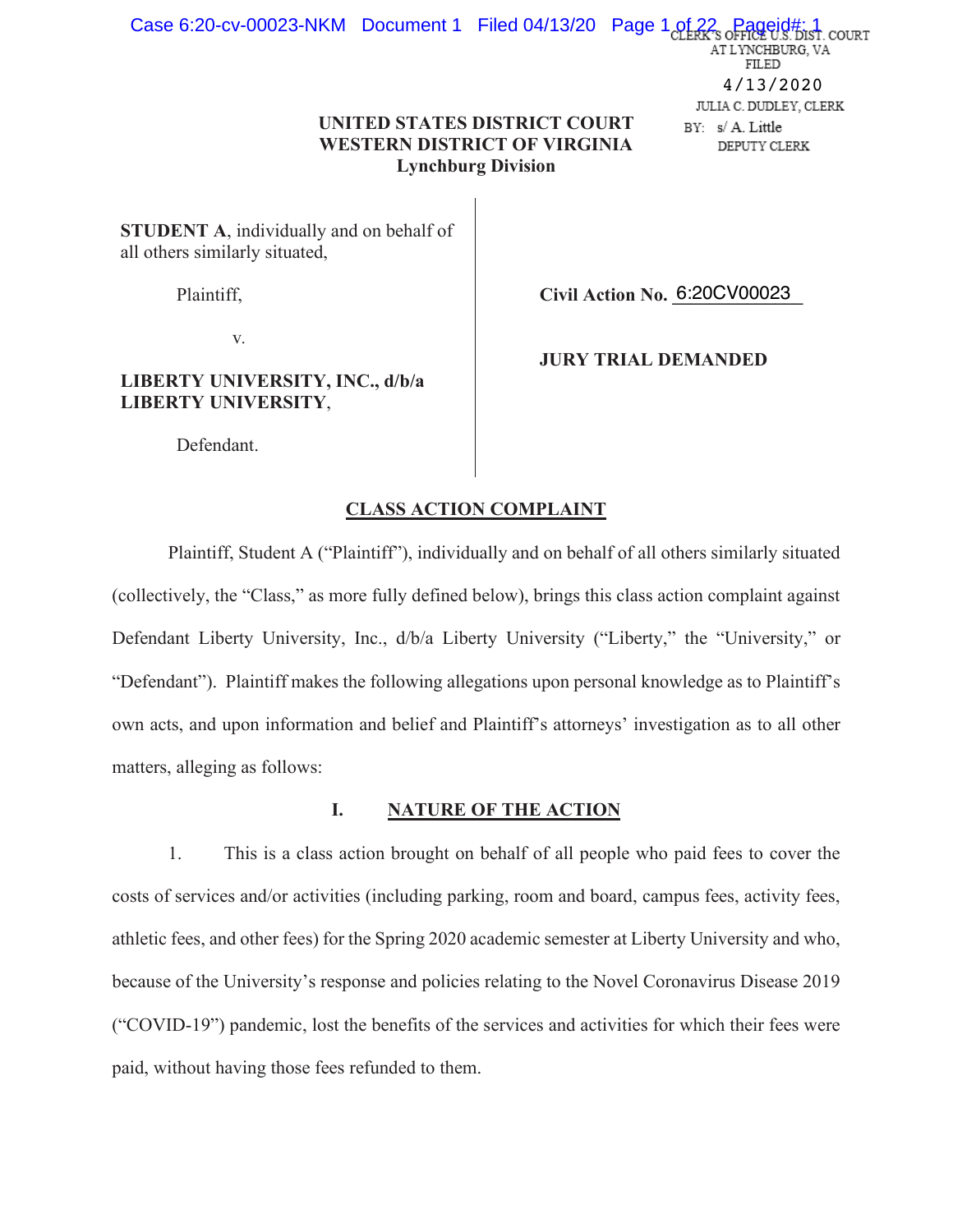# Case 6:20-cv-00023-NKM Document 1 Filed 04/13/20 Page 2 of 22 Pageid#: 2

 $2.$ In or around March 2020, Liberty University announced that because of the global COVID-19 pandemic, it "will transition most residential classes to an online format starting Monday, March 23." Students who lived in on-campus housing were not expressly forced to move out of their housing—indeed, the University purports to remain open<sup>1</sup> while classes have moved online and the University's President has tried to downplay the significance of the pandemic.

 $3.$ In a March 13, 2020 interview, the University's President, Jerry Falwell Jr., stated that people are "overreacting," compared COVID-19 to the flu, insinuated that the overreaction was politically motivated, and even speculated the virus may have been a Christmas present from North Korea and China.<sup>2</sup>

 $\overline{4}$ . In a March 15 twitter thread, President Falwell Jr. called one parent a "dummy" for raising concerns about spreading infection:

| Jeff Brittain @jeffbrittain · Mar 15<br>Replying to @JerryFalwellJr<br>So in 7 weeks, you'll send the thousands of students, who now have a HIGHER risk<br>of carrying it, back to their grandparents to get it. I'm as right wing as they get,<br>bud. But as a parent of three of your students, I think this is crazy, irresponsible and<br>seems like a money grab. |        |      |  |
|-------------------------------------------------------------------------------------------------------------------------------------------------------------------------------------------------------------------------------------------------------------------------------------------------------------------------------------------------------------------------|--------|------|--|
| 119                                                                                                                                                                                                                                                                                                                                                                     | LJ 154 | 1.3K |  |
| Jerry Falwell @JerryFalwellJr · Mar 15<br>Nope, then they'll go off to summer jobs or internships dummy                                                                                                                                                                                                                                                                 |        |      |  |
|                                                                                                                                                                                                                                                                                                                                                                         |        |      |  |

<sup>&</sup>lt;sup>1</sup> To be clear, this Complaint does not seek to criticize Liberty's decision to move classes online. Indeed, the Centers for Disease Control and Prevention recommends that everyone should "stay home as much as possible" and "put distance between yourself and other people." See Protect Yourself, Centers for Disease Control and Prevention, https://www.cdc.gov/coronavirus/2019ncov/prevent-getting-sick/prevention.html (last accessed April 9, 2020).

 $2\degree$  For a link to the video, see https://www.mediamatters.org/coronavirus-covid-19/fox-guestjerry-falwell-jr-speculates-north-korea-got-together-china-create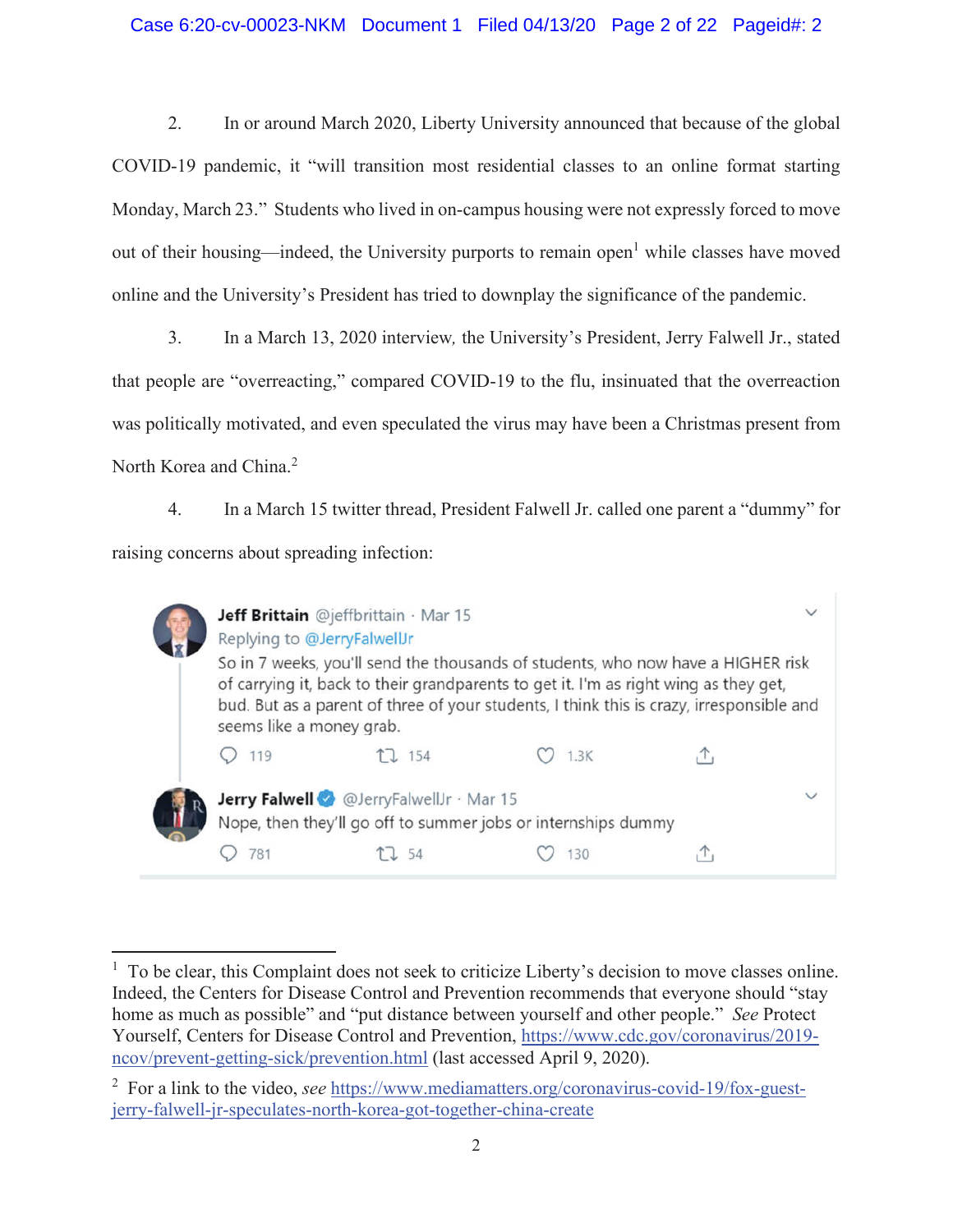### Case 6:20-cv-00023-NKM Document 1 Filed 04/13/20 Page 3 of 22 Pageid#: 3

5. Despite efforts to downplay the pandemic, the University has stopped providing the services and activities for which Plaintiff and the other Class members paid fees.

6. As stated on its website, the University made several changes: The school prohibited gatherings of ten or more people; converted all meals to take-out only; closed all indoor recreation and fitness centers; moved all Convocations and Campus Church online; ended student organization activities; suspended team sports; closed campus to visitors; encouraged work from home for staff; and postponed commencement. In other words, the University's statement that it is "open" is an illusion being put forth to try to keep money that should be returned to students and their families.

 $7<sub>1</sub>$ The University further announced, that if "residential students choose to return to Lynchburg, most will be able to resume their classes in the online format or they can choose to remain where they are and complete classes online."<sup>3</sup>

8. For all practical purposes, students who were living on Liberty's campus have been forced to make the difficult decision of whether to stay on or return to a campus that has effectively been shut down, or to move home and sacrifice the amounts they have paid for room and board and other campus fees. Given the fact that Liberty had moved all of its classes online and suspended campus services and activities, combined with the very real health risks incumbent with remaining in the residential campus environment during the pandemic, not to mention the stay-athome orders all around the country, including in Virginia, most students chose to leave campus. After moving off campus (or no longer coming to campus to attend classes), the students also no

<sup>&</sup>lt;sup>3</sup> Liberty University remains open; most residential classes go online, Liberty News (Mar. 16, 2020), https://www.liberty.edu/news/index.cfm?PID=18495&MID=379063.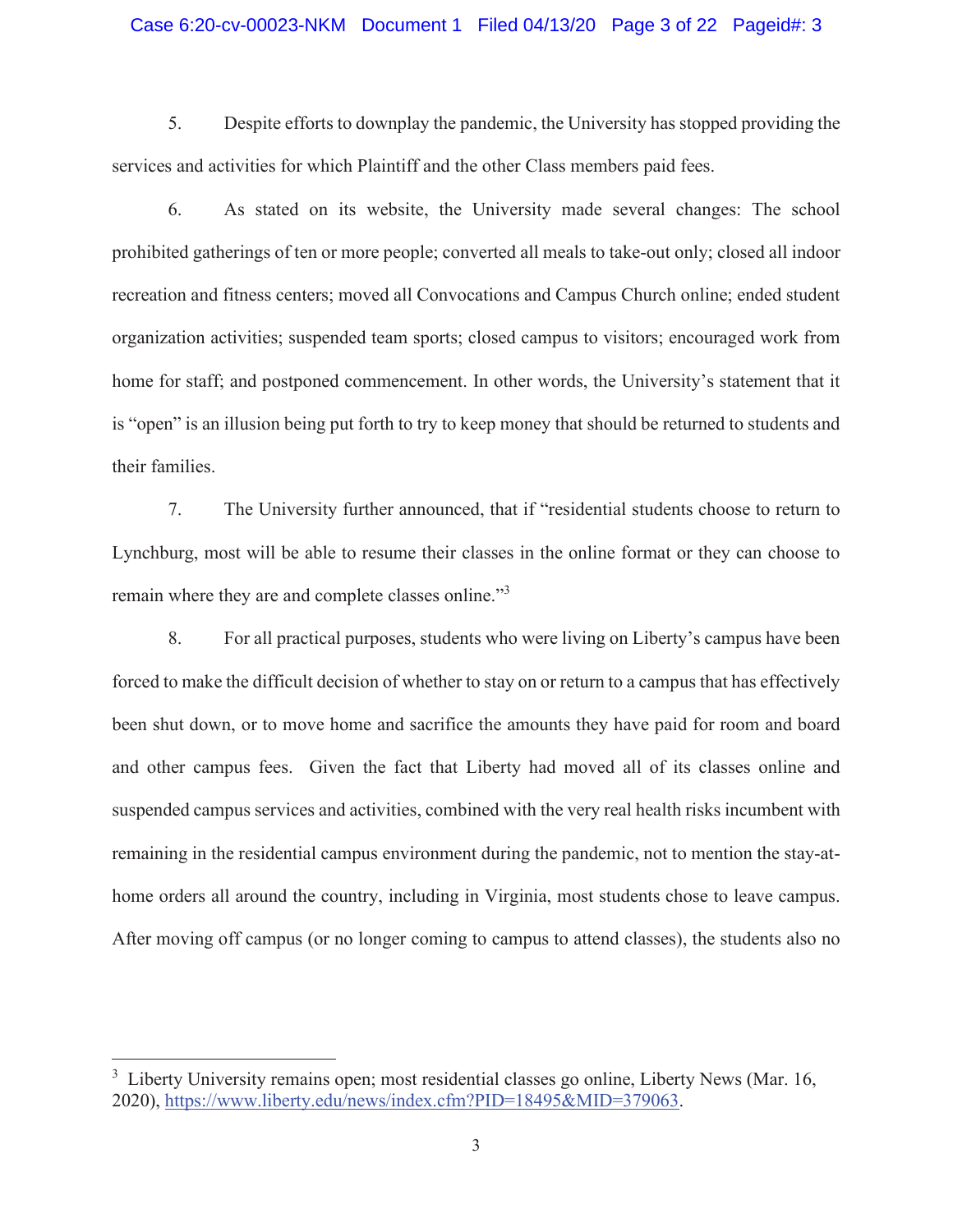### Case 6:20-cv-00023-NKM Document 1 Filed 04/13/20 Page 4 of 22 Pageid#: 4

longer received or could not otherwise obtain the services and activities from Liberty for which their fees for the semester paid.

9. Students who do not live on-campus at Liberty, but who commute to the Liberty campus to attend classes, no longer have a need to come to campus. Further, the services and activities that were previously available to them on-campus are no longer available.

10. Despite ending on-campus services and activities for the rest of the semester and leaving students with no safe and practical choice other than moving out of their on-campus housing and discontinuing coming to Liberty's campus, Liberty has refused to refund to students and their families the unused portions of the fees that they each paid to cover the costs of certain on-campus services and activities, which are no longer available to students. Indeed, to the extent that Liberty has offered any refunds to Class members, those refunds have been a mere fraction of what Liberty actually owes Plaintiff and the other Class members for the unused (and unusable) portions of these fees that they paid to Liberty for services that Liberty has discontinued, thereby causing material financial losses to the students and their families. Liberty University is, in a very real sense, profiting from the COVID-19 pandemic—keeping its campus and campus services "open" as a pretext to retain Plaintiff's and the other Class members' room, board, and campus fees, despite no longer having to incur the full cost of providing those services, all the while putting students' finances and health at risk.

11. Other higher education institutions across the United States that also have switched to e-learning and have requested or permitted students to leave campus have recognized the upheaval and financial harm to students and their families from these decisions and have provided appropriate refunds. These institutions recognize that because they are unable to provide the full

 $\overline{4}$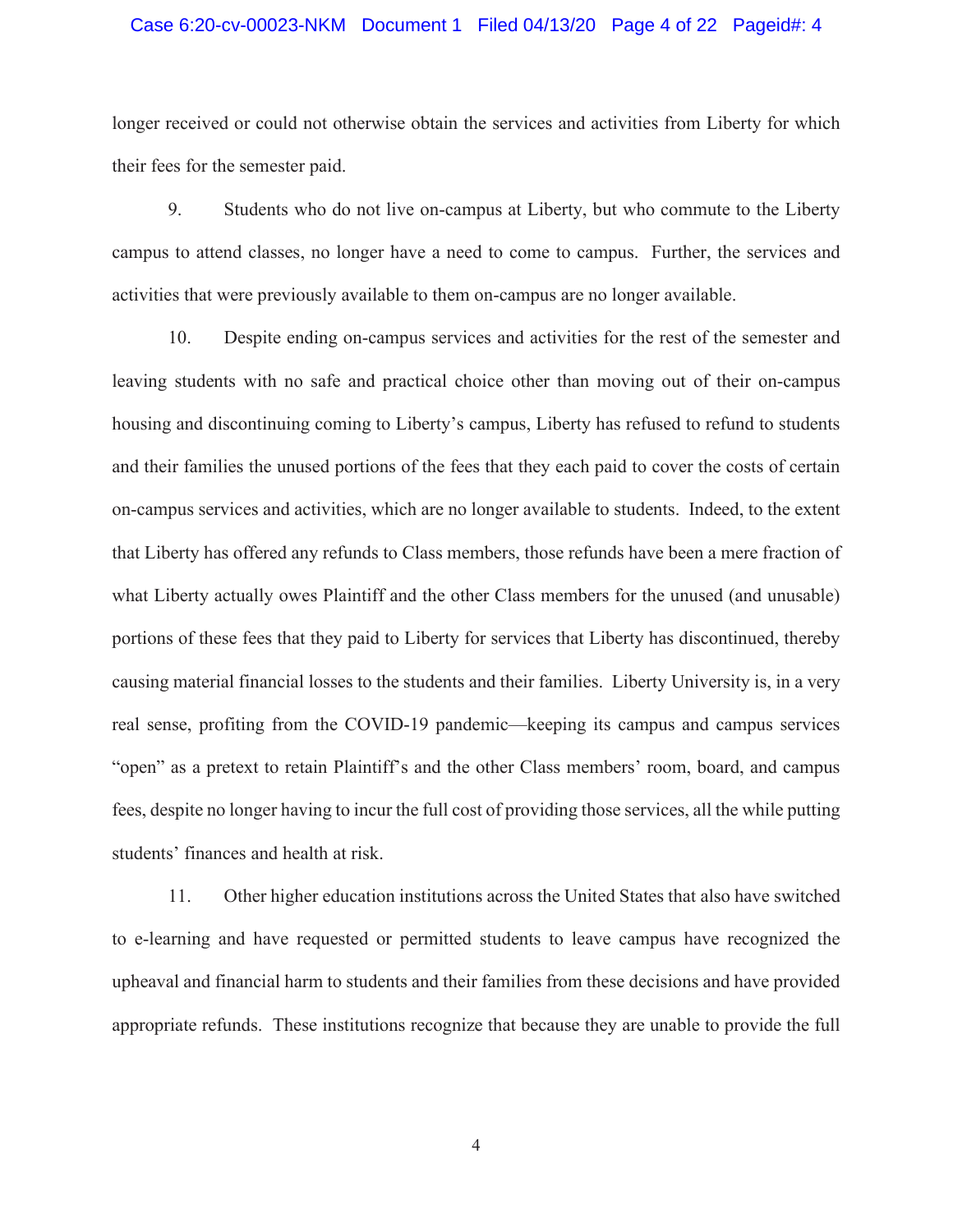### Case 6:20-cv-00023-NKM Document 1 Filed 04/13/20 Page 5 of 22 Pageid#: 5

slate of services for which the students paid, the institutions have no legal or ethical basis to retain the students' money. Liberty, unfortunately, has taken the opposite approach.

 $12.$ Rather than providing full and fair refunds, Liberty, instead, chose to offer a \$1,000 credit only to those students who chose not to return to campus residence halls, and this credit would be applied toward Fall 2020 charges. Students who choose not to return in the Fall will not receive any credit. Students who do not live in residence halls will not receive any credit. Anyone wanting that credit would have had to make their decision by March 28, 2020.

13. Accordingly, Liberty has improperly retained monies paid by Plaintiff and the other Class members for fees, while Plaintiff and the other Class members can no longer obtain the value or benefit of the services for which they paid.

14. Indeed, even if Liberty claims that it had no choice, or that students could risk their health and decide whether to remain on campus, it nevertheless has improperly retained funds for services and activities it is not providing. No matter the excuse, Liberty's actions are unlawful and unfair, and both law and equity demand disgorgement of the fees and monies paid.

15. Plaintiff, individually and on behalf of the other Class members, brings this class action for injunctive, declaratory, and equitable relief, and any other available remedies, resulting from Liberty's improper conduct, namely retaining the costs and fees paid by Plaintiff and the other Class members, while forcing or encouraging Plaintiff and the other Class members (or the students on behalf of whom Plaintiff and other Class members paid these expenses) to move off campus and cease coming to campus to attend class.

Despite online petitions, online comments and individual requests from families, 16. the University has refused and continues to refuse to provide proper refunds.

 $\mathfrak{S}$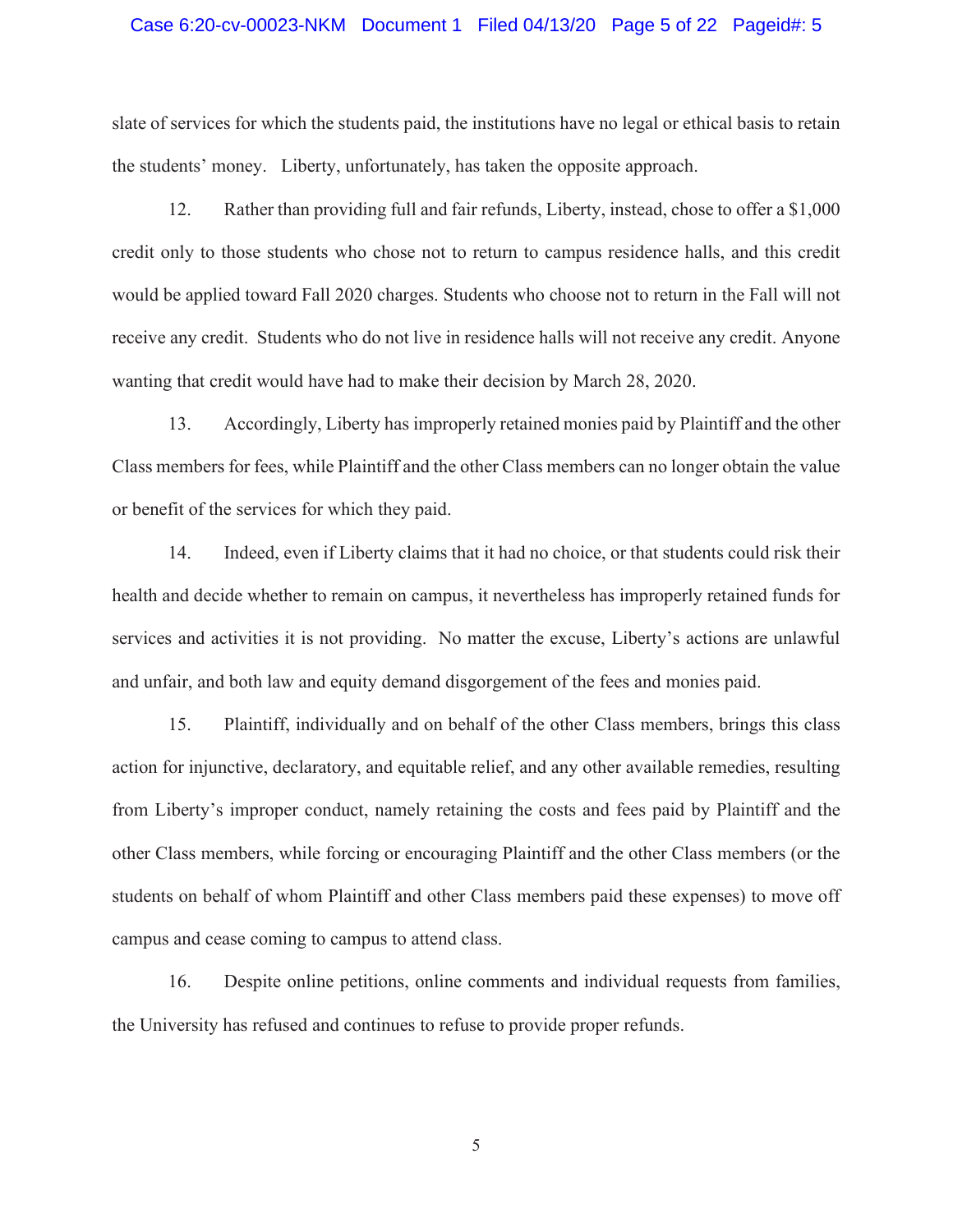17. This lawsuit seeks disgorgement of the pro-rated, unused amounts of fees that Plaintiff and the other Class members paid, but for which they (or the students on behalf of whom they paid) will not be provided the benefit.

#### II. **PARTIES**

#### **Plaintiff**  $\mathbf{A}$ .

18. Student A is a U.S. citizen, and a citizen of a state other than Virginia. Student A is a Liberty University student who paid fees for the Spring 2020 semester, the benefits of which Student A will no longer receive, because Liberty transitioned all of its classes online, shut down on-campus services and activities, and made it so that Plaintiff has no reason to go to campus (and, in fact, it would be dangerous for Plaintiff to do so). Plaintiff has not been offered any refund of the fees paid for the Spring 2020 semester.

19. Plaintiff proceeds as Student A due to legitimate fear of retaliation and harassment, both from Liberty and its supporters, for proceeding with this claim. Plaintiff is concerned about negative treatment from the University that could come in the form of negative treatment in the classroom or possibly even expulsion. Liberty's President, Mr. Falwell, has already shown his willingness to use social media, for which he has a large following, to criticize and invite scorn upon anyone who criticizes him, Liberty, or Liberty's actions regarding the COVID-19 pandemic. Liberty's Senior Vice President of Communications contacted one student—and involved that student's employer—who spoke out against the University and, in the student's words, "chided" him for his comments. Liberty has further shown its willingness to retaliate against anyone who criticizes Liberty's COVID-19 response by seeking and obtaining arrest warrants against members of the media who participated in stories critical of Liberty. Upon information and belief,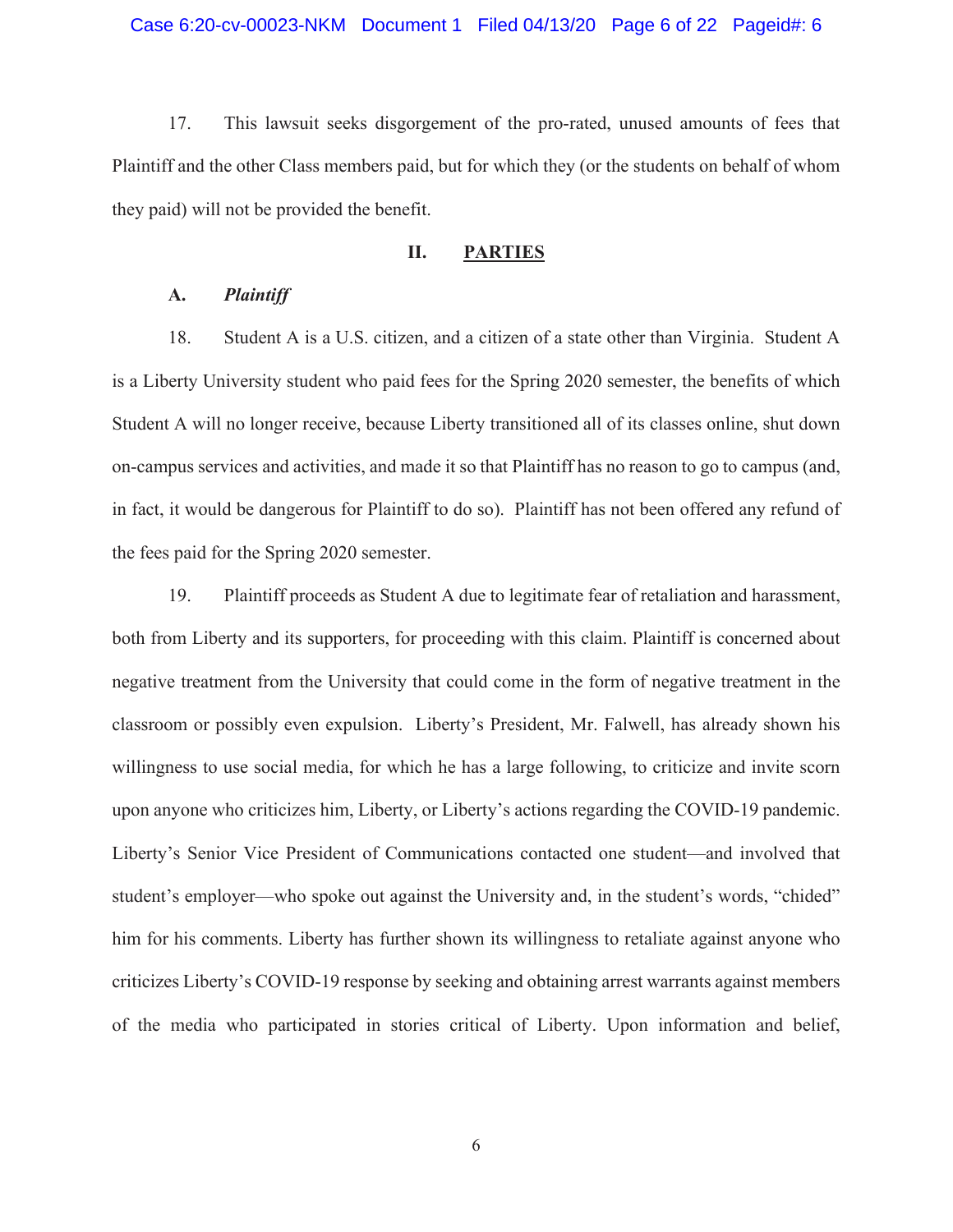### Case 6:20-cv-00023-NKM Document 1 Filed 04/13/20 Page 7 of 22 Pageid#: 7

individuals who have made social media statements or provided quotes in news stories have received harassing or intimidating messages from Liberty supporters and critics alike.

#### **B. Defendant**

 $20<sub>1</sub>$ Liberty University, Inc. is a Virginia a nonstock corporation formed in 1972, with its principal place of business at 1971 University Boulevard, Lynchburg, Virginia 24515. The entity operates as Liberty University, an accredited evangelical liberal arts institution based in Lynchburg, Virginia, with seventeen colleges and schools.

#### Ш. **JURISDICTION AND VENUE**

21. This Court has original jurisdiction over this action under the Class Action Fairness Act, 28 U.S.C. § 1332(d)(2)(A), because the matter in controversy exceeds the sum or value of \$5,000,000, exclusive of interests and costs, and is a class action in which one or more of the other members of the Class is a citizen of a State different from the Defendant. Namely, Defendant is a Virginia citizen and, on information and belief, other members of the Class—including Plaintiff are citizens of other states.

22. This Court has personal jurisdiction over Defendant because it is a citizen of Virginia and committed its wrongful acts and omissions in Virginia.

23. Venue is proper in this District pursuant to 28 U.S.C.  $\S$  1391(b)(1), because Defendant resides in this District and is a resident of the state in which the District is located.

#### IV. **FACTUAL ALLEGATIONS**

#### Plaintiff and the Other Members of the Class Paid the Costs of Fees for the  $\mathbf{A}$ . **Spring 2020 Semester**

24. Plaintiff and the other Class members are people who paid the cost of various fees for the Spring 2020 semester at Liberty University.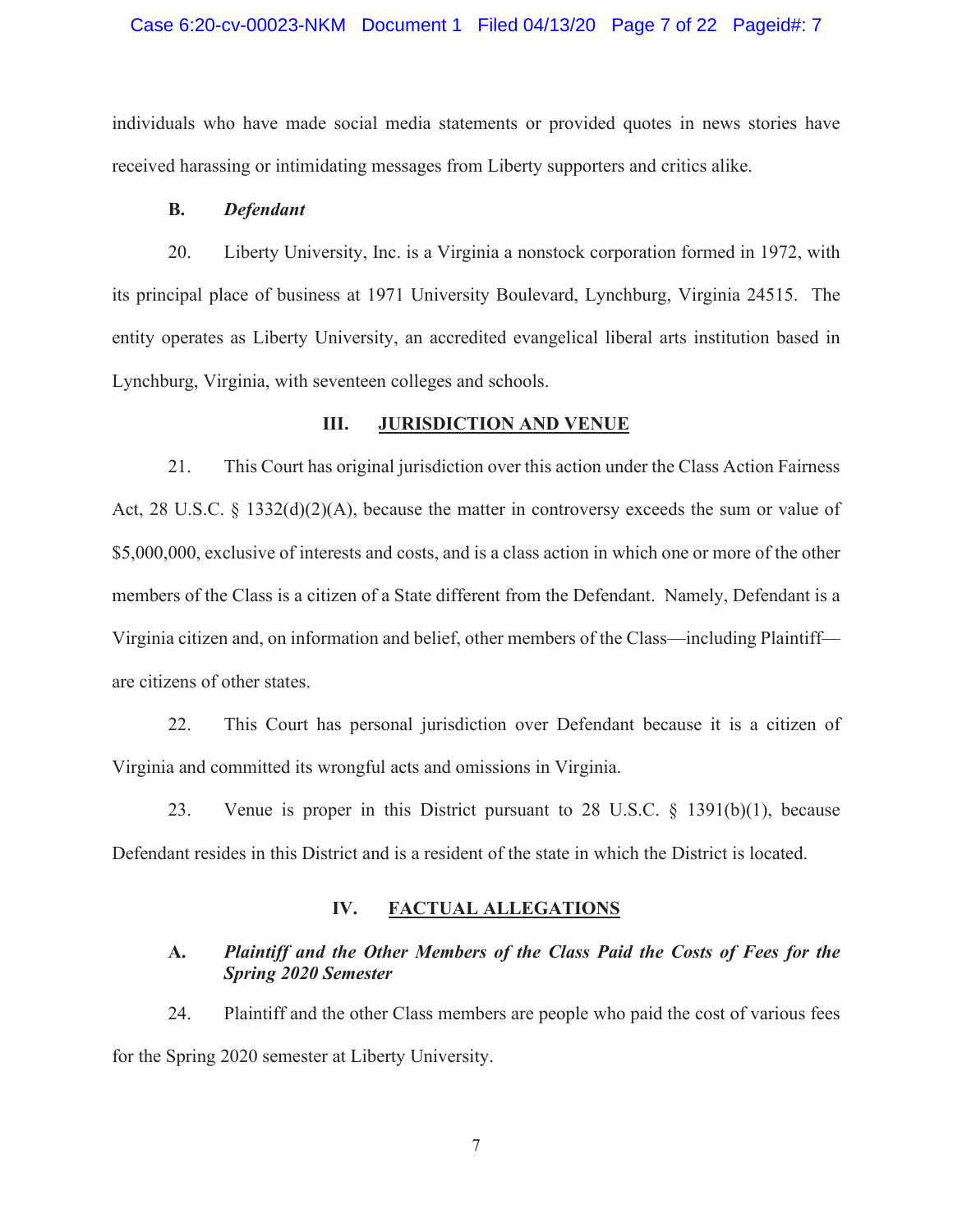### Case 6:20-cv-00023-NKM Document 1 Filed 04/13/20 Page 8 of 22 Pageid#: 8

25. Spring semester classes at Liberty University began on or about January 13, 2020. The last day of classes is scheduled for April 28, 2020, and final exams for the semester are scheduled to end on or around May 5, 2020.

26. Residence halls opened for new students for the semester on January 9, 2020, and for returning students on January 10, 2020. Prior to the COVID-19 outbreak and announcements, students were required to move out of their residence halls on or about May 6, 2020.

Plaintiff and the other Class members paid the cost of fees for the Spring 2020 27. semester. These fees included various campus fees and the cost of room and board.

28. Approximate fees at Liberty University for the 2019-2020 academic year for undergraduate and graduate students are as follows:

- Dining Plans: \$3,780 \$4,450
- Housing: \$4,750 \$8,000 per year.  $\bullet$
- Auto Registration Fee (Optional): \$285
- Student Health Fee: \$340  $\bullet$
- Course Fees: Vary per program  $\bullet$
- Activity/Student Center Fee: \$770 (undergraduate); \$285 per semester (graduate)
- Rawlings School of Divinity Activity Fee: \$50 (per semester)  $\bullet$
- School of Law Activity Fee: \$400
- Liberty University College of Osteopathic Medicine Activity Fee: \$300; Lab  $\bullet$ Fee: \$525; Insurance Fee: \$300; First Year Fee: \$1,750.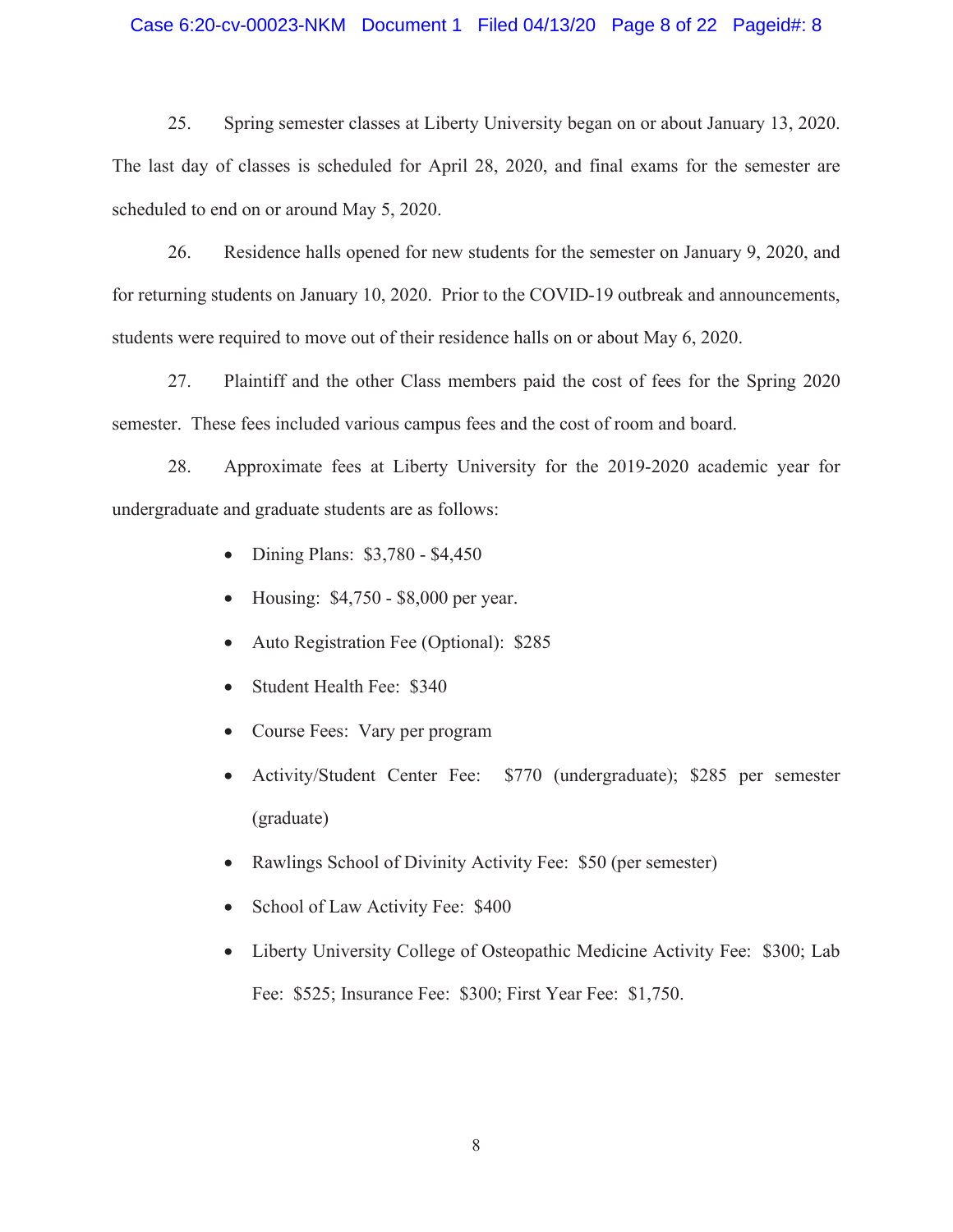29. Some of the other Class members also purchased parking decals, which Liberty has refused to refund, even though the parking services for which they paid are no longer available to them.

30. In return for these payments, Liberty agreed to provide the services or activities that each fee was intended to cover.

31. The fees listed and described in the paragraphs above are provided by way of example; total damages amounts, which may include other fees that are not listed herein but that were not refunded, will be proven at trial. The fees for which this action seeks relief do not presently include tuition costs.

#### **B.** In Response to COVID-19, Liberty Fails to Protect Its Students, But for Those Who Chose to Leave Campus, Their Fees Are Not Refunded.

32. Beginning in January 2020, COVID-19 began presenting American cities and universities with an unprecedented, modern-day challenge: maintaining the fabric of our economy and communities while protecting American lives.

33. By March 2020, several U.S. cities, states, and municipalities were calling for social distancing to slow the spread of COVID-19. Eventually, some cities, states, and municipalities ordered citizens and residents to "shelter-at-home," effectively requiring them to stay home, other than to receive essential services.

34. Liberty University's reaction to the life-threatening COVID-19 pandemic was glacially slow, to say the least.

35. Indeed, as Liberty's 2020 spring break was coming to a close, Liberty—evidently ignoring scientific analysis, the Centers for Disease Control and Prevention, and conventional wisdom—decided to place its students at severe physical risk of COVID-19 contagion by reopening its campus for students to return. And this despite reports that there were several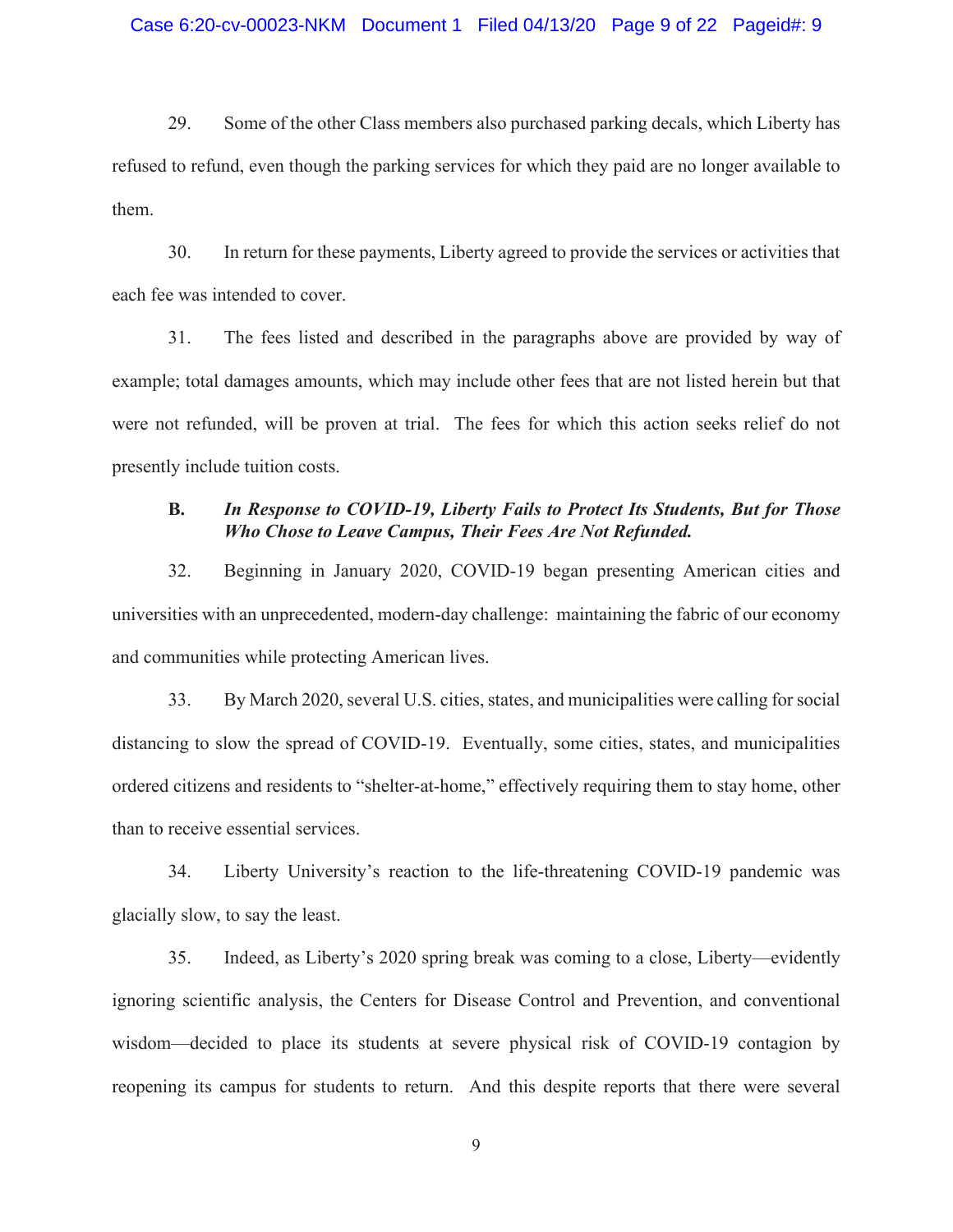potential cases of COVID-19 on Liberty's campus. In reporting on Liberty's course of action, The New York Times noted that for "critical weeks in January and February," certain people dismissed the seriousness of the pandemic, including Liberty University President Jerry Falwell Jr., who called it an "overreaction," driven by political motivations.<sup>4</sup>

This set off criticism based on safety concerns, which the New York Times 36. described as a "firestorm."<sup>5</sup>

Lynchburg Mayor Treney Tweedy issued a statement expressing "surprise<sup>[]</sup> and 37. disappoint [ment]" at learning that University President Jerry Falwell, Jr. had decided to allow students back on campus "in the midst of public health crisis."<sup>6</sup>

38. Students and other members of the Liberty community expressed concern that, if they stayed on campus or in student residence halls, the living conditions would threaten their safety and expose them to COVID-19.<sup>7</sup>

<sup>&</sup>lt;sup>4</sup> Liberty University Brings Back Its Students, and Coronavirus Fears, Too, The New York Times (Mar. 29, 2020), https://www.nytimes.com/2020/03/29/us/politics/coronavirus-libertyuniversity-falwell.html.

 $5$  Id.

<sup>&</sup>lt;sup>6</sup> Lynchburg leaders 'disappointed' in Liberty's 'reckless' decision to welcome students back (Elizabeth Tyree), ABC 13 News (Mar. 24, 2020), https://wset.com/news/coronavirus/lynchburg-leaders-could-not-be-more-disappointed-inliberty-welcoming-students-back.

<sup>&</sup>lt;sup>7</sup> University employee pleaded, "we need help to go home." *See infra*, note 3; Briana Sacks, Liberty University Is Staying Open During the Coronavirus Pandemic And Students Are Confused and Concerned, Buzzfeed News (Mar. 26, 2020),

https://www.buzzfeednews.com/article/briannasacks/coronavirus-liberty-university-jerry-falwell.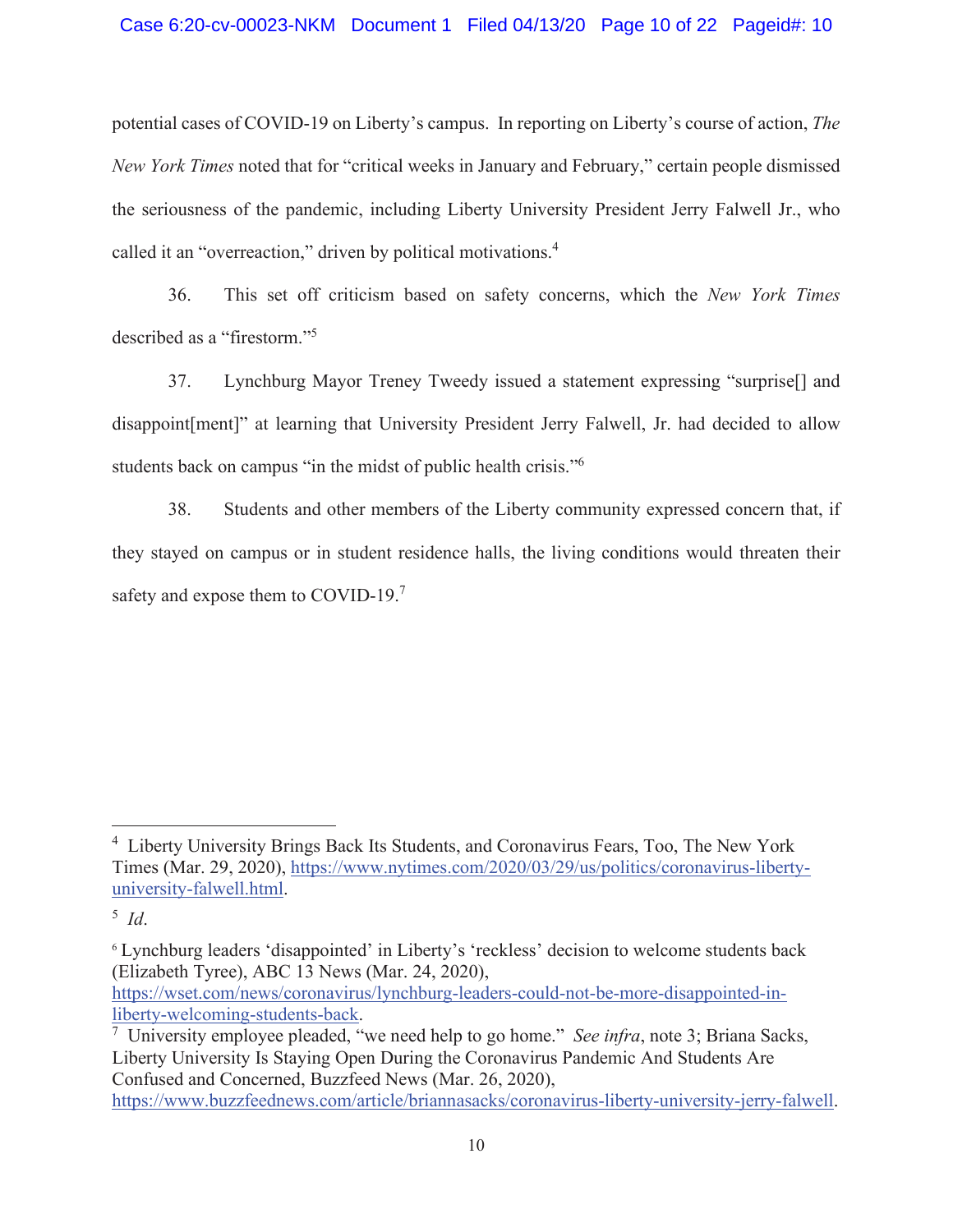39. On March 12, 2020, Governor Northam declared a state of emergency and outlined measures to combat COVID-19.<sup>8</sup> On March 30, 2020, he issued a "stay at home" order for all Virginians.<sup>9</sup>

 $40<sub>1</sub>$ Starting on or about March 23, 2020, Liberty University finally transitioned most of its residential classes to an online digital format.<sup>10</sup>

Liberty, however, also informed its students that the Liberty campus, including the 41. residence halls, remained open. Liberty's decision to tell its students that they could remain on campus to continue to use their housing, meal plans, parking, and the benefits of the services and activities for which their fees paid, was not only illusory and empty—because there were no more on-campus classes—but it was also extremely dangerous and irresponsible.

On information and belief, a campus-wide email sent on March 17, during spring 42. break, by Liberty's office of residential life said, "While students are currently allowed to return to live in the residence halls, we are encouraging you to consider staying home." However, on information and belief, three days later, the same office sent an email stating, "The intent of encouraging students to consider remaining at home was to simply advise students to think carefully about their choice and discuss the matter with their parents. It was not an endorsement of any particular course of action."<sup>11</sup>

<sup>&</sup>lt;sup>8</sup> Governor Northam Declares State of Emergency, Outlines Additional Measures to Combat COVID-19 (Mar. 12, 2020), https://www.governor.virginia.gov/newsroom/allreleases/2020/march/headline-853537-en.html.

<sup>&</sup>lt;sup>9</sup> Gov. Northam issues 'stay at home' order for Virginians amid COVID-19 outbreak (Caleb Stewart), WHSV 3 ABC (Mar. 30, 2020), https://www.whsv.com/content/news/Gov-Northamplans-major-announcement-on-Virginias-COVID-19-response-569222141.html.

 $10$  Liberty University remains open; most residential classes go online, Liberty News (Mar. 16, 2020), https://www.liberty.edu/news/index.cfm?PID=18495&MID=379063.

<sup>&</sup>lt;sup>11</sup> Rachel M. Cohen, Liberty University is resisting pressure from students to refund room and board costs during the coronavirus crisis, https://www.msn.com/en-us/news/us/liberty-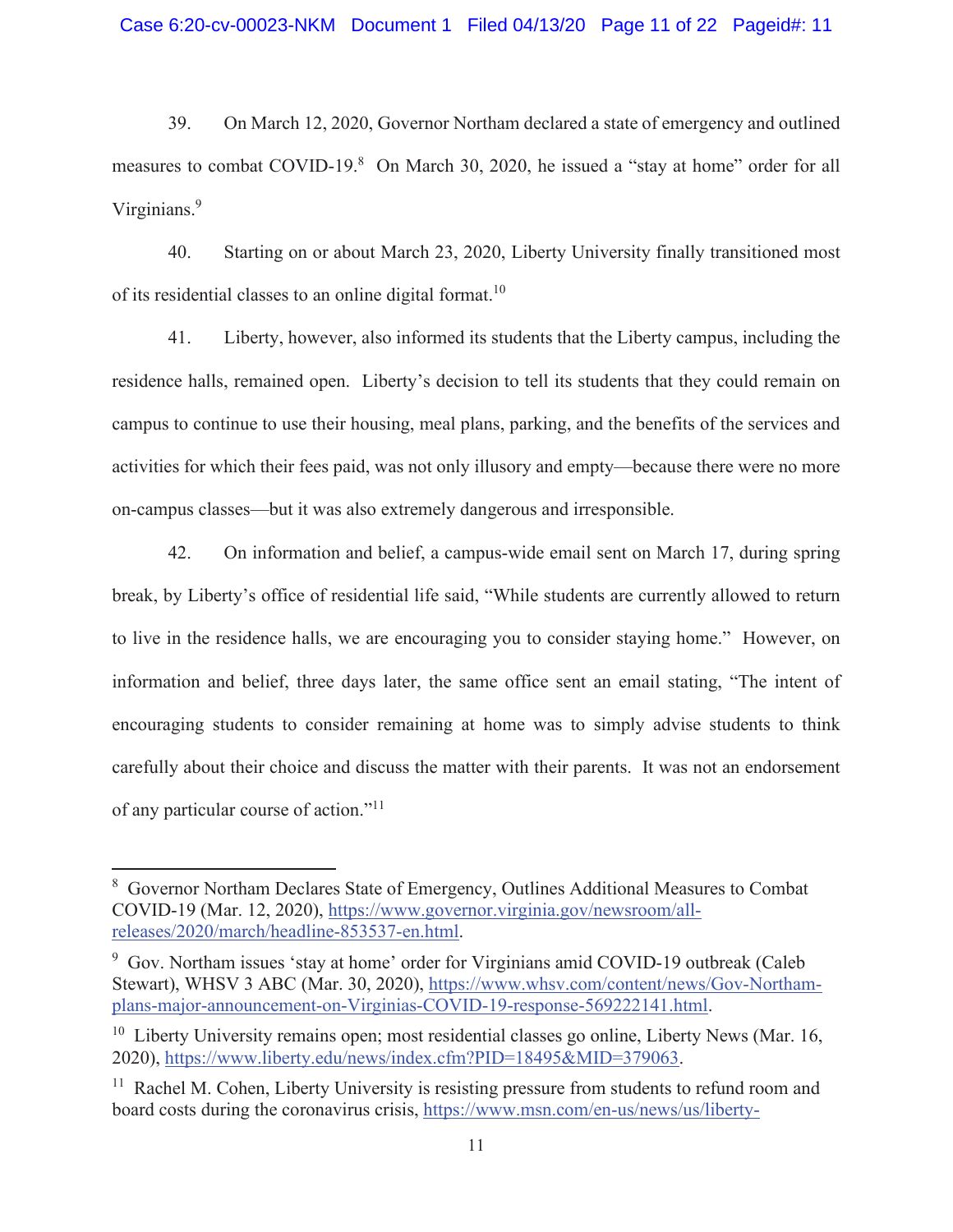### Case 6:20-cv-00023-NKM Document 1 Filed 04/13/20 Page 12 of 22 Pageid#: 12

43. Put simply, even when Liberty claims that remaining on-campus and using oncampus services is purportedly a viable option, residence halls at Liberty are not designed to safely house students in the event of a pandemic and, in order to stay safe, a vast majority of the students must move out in order to practice safe, social distancing in accordance with recommendations by the Centers for Disease Control and Prevention ("CDC"). For Liberty students who do not live on-campus, continuing to come to campus while taking online courses is pointless and dangerous.

While social distancing is recommended by healthcare professionals and even the 44. CDC, the resulting impact to the economy—and individual families' wallets—cannot be understated.<sup>12</sup> Rather than acknowledge the difficult financial stresses that COVID-19 has placed on families, Liberty University students and their families were expected to bear the brunt of the cost.

45. Liberty University did announce that, as a "customer service measure," it would offer a limited credit to certain students who did not return to their on-campus residence hall for the remainder of the Spring 2020 semester. Returning students were eligible to receive a \$1,000 credit toward their Fall 2020 charges. However, for any student who is not graduating in the 2020 class, the credit is not available if they choose not to return to Liberty University for the Fall 2020 semester. Graduating students are eligible to have the \$1,000 credited to their accounts. In all

 $12$  Heather Long and Alyssa Fowers, A record 3.3 million Americans filed for unemployment benefits as the coronavirus slams economy, Washington Post (Mar. 26, 2020), https://www.washingtonpost.com/business/2020/03/26/unemployment-claims-coronavirus-3million/; Anthony Antoine, Jobless claims spike in Virginia after coronavirus outbreak; here's who is currently hiring, NBC 12 (Mar. 26, 2020), https://www.nbc12.com/2020/03/26/companies-who-are-currently-hiring-amid-coronavirus-

university-is-resisting-pressure-from-students-to-refund-room-and-board-costs-during-thecoronavirus-crisis/ar-BB11Oeo2.

crisis/ ("A federal report shows jobless claims in Virginia spiked by nearly a factor of 20 as parts of the economy slowed or shuttered due to the coronavirus pandemic."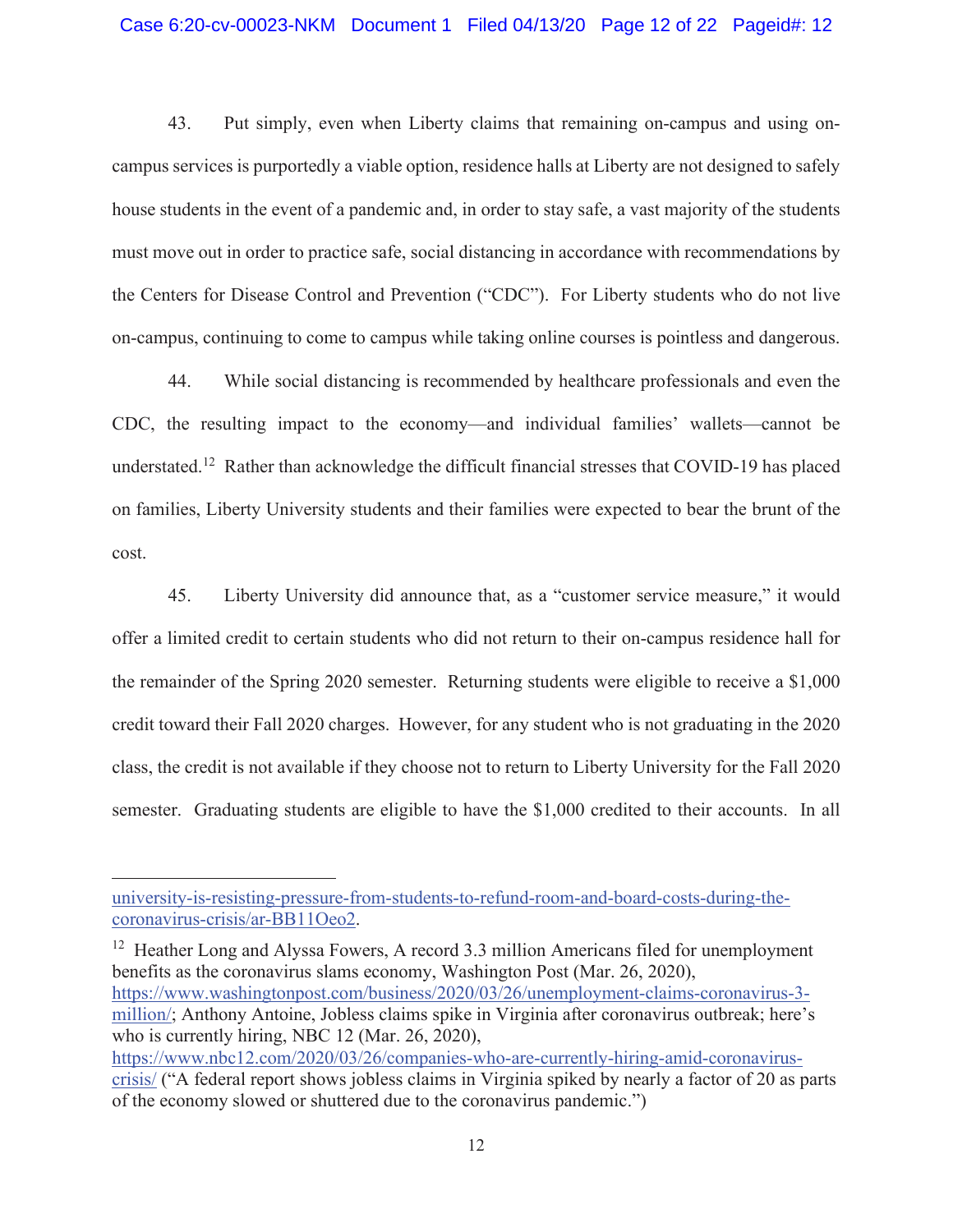### Case 6:20-cv-00023-NKM Document 1 Filed 04/13/20 Page 13 of 22 Pageid#: 13

cases, the credit is only available if students made an affirmative decision not to return to their oncampus residence halls and filled out a form informing the University by March 28, 2020.<sup>13</sup> On information and belief, many students missed the deadline because it was not clearly communicated or because Liberty did not provide adequate time and information to make an informed decision.

46. In any event, the credits that Liberty is offering to its students and their families are insufficient because they do not return to them the full pro-rated, unused portion of their room and board payment for the semester. Further, they are insufficient for students who are not graduating but who do not intend to return to Liberty University for the Fall 2020 semester.

47. Aside from the woefully insufficient credit Liberty is offering to students and their families for Spring 2020 room and board payments, Liberty has refused to provide its students and their families with *any* refund of the miscellaneous campus fees they paid for the Spring 2020 semester that were unused or for which they had not received a benefit.

48. Liberty has retained the value of monies paid by Plaintiff and the other Class members for room, board, and other campus fees, while failing to provide the services and activities for which those fees were paid.

49. The Federal Government has also responded to the COVID-19 pandemic in ways that benefit Liberty and help cover the costs associated with the disruption. Specifically, \$14 billion of stimulus funds have been set aside to aid institutions of higher education. On information and belief, Liberty will receive more than \$15 million in stimulus funds. The stimulus monies are designed to help students. It would be inequitable for Liberty to retain the value of these stimulus

<sup>&</sup>lt;sup>13</sup> Liberty University Extending Room and Board Credit (Mar. 27, 2020), https://www.liberty.edu/index.cfm?PID=572&Announce ID=32669.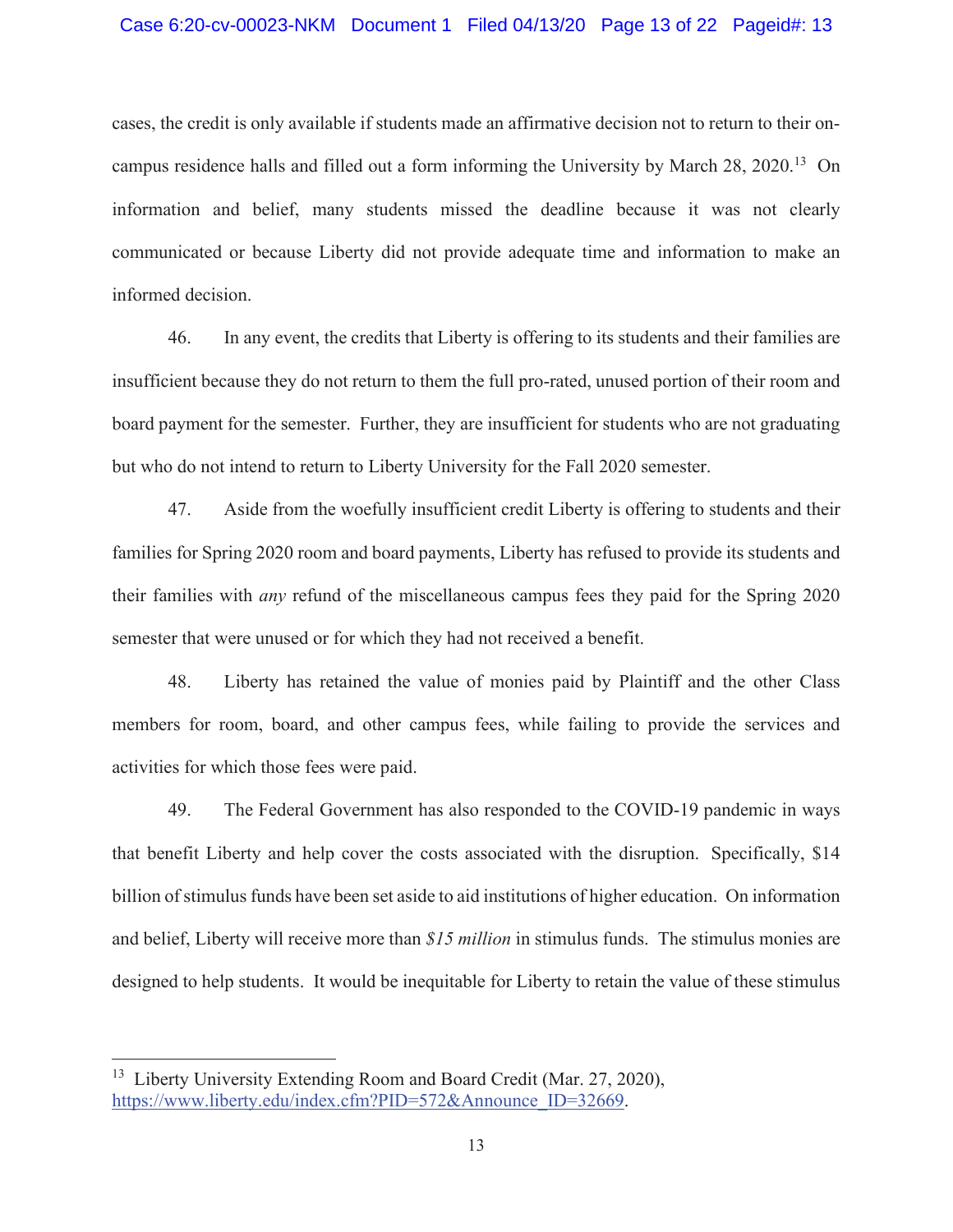### Case 6:20-cv-00023-NKM Document 1 Filed 04/13/20 Page 14 of 22 Pageid#: 14

funds while, at the same time, ceasing to provide services to students and not returning the full, pro-rated amounts that students and their families paid for these services;

50. Class members have demanded that Liberty return the unused amounts of monies that they paid for room, board, and other campus fees, through a number of channels, including through online forums.<sup>14</sup> Liberty has rejected each such request, making clear that its policy is to provide only a minimal credit (not a full return of the pro-rated, unused amounts) for room and board, and to not return *any* amounts of the other campus fees.

 $51.$ Liberty has attempted to stifle dissent regarding its unreasonable, outlier position, that it will not provide adequate refunds. As described in Paragraph 4, above, Mr. Falwell called one Liberty parent a "dummy" for expressing concerns regarding the spread of COVID-19.

In another incident, Scott Lamb, Liberty University's senior Vice President for 52. University Communications, called Calum Best (a student leader in Liberty's Student Government Association and an outspoken critic of Liberty's COVID-19 response policies), after 8:00pm, to chide Best for a personal Facebook post in which Lamb said Best had taken Falwell Jr.'s comments out of context.<sup>15</sup> Best said the following about the interaction:

<sup>&</sup>lt;sup>14</sup> See, e.g., Clay Robinson, Number of students demanding refunds climbs amid coronavirus closures (Mar. 17, 2020), available at https://www.campusreform.org/?ID=14551.

<sup>&</sup>lt;sup>15</sup> See Calum Best, My late-night phone call with a Liberty University Senior Vice President (Mar. 26, 2020), https://medium.com/@calumbest1/my-late-night-phone-call-with-a-libertyuniversity-senior-vice-president-e85cb68f4f0.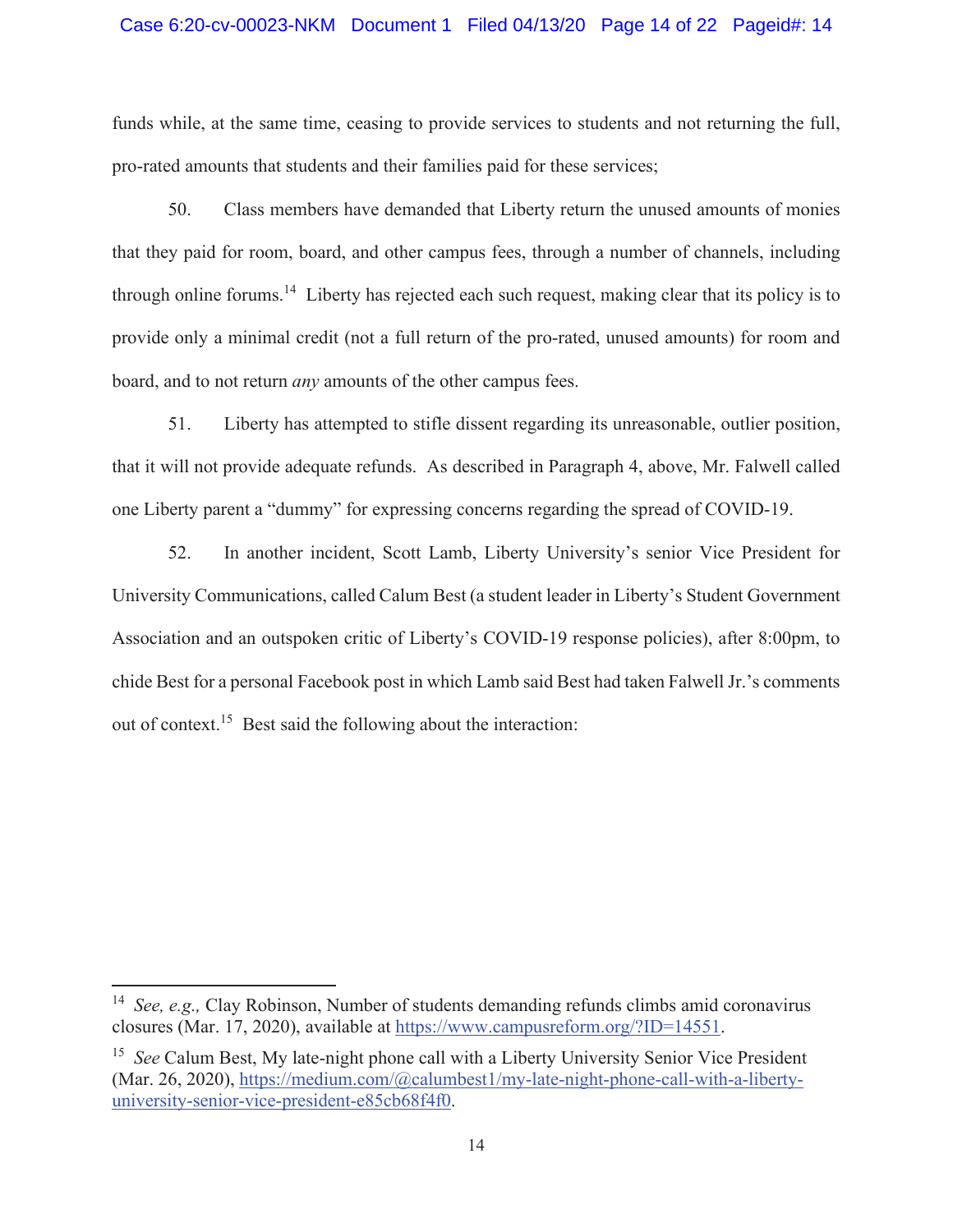

53. Further, on April 7, 2020, Falwell Jr. said that arrest warrants had been issued for journalists from *The New York Times* and *ProPublica* after each of those outlets published articles critical of his decision to partially reopen Liberty's campus amid the coronavirus pandemic.

54. Through this lawsuit, Plaintiff, individually and on behalf of the other Class members, seeks entry of an Order requiring Defendant's disgorgement of the pro-rated, unused portion of fees, proportionate to the amount of time that remained in the Spring 2020 semester when classes moved online and campus services and activities ceased being provided (or students could safely come to campus to partake in those services and activities).

#### V. **CLASS ACTION ALLEGATIONS**

55. Plaintiff brings this case individually and, pursuant to Fed. R. Civ. P. 23(a), (b)(2),  $(b)(3)$ , and/or  $(c)(4)$  for damages at law, equitable relief, disgorgement, and other damages on behalf of a Class, defined as:

> All people—whether students, or their parents or guardians—who paid fees (including but not limited to campus fees, room, board, parking, and other fees as broadly defined herein) for or on behalf of students enrolled in live, in-person classes at Liberty University for the Spring 2020 semester (the "Class").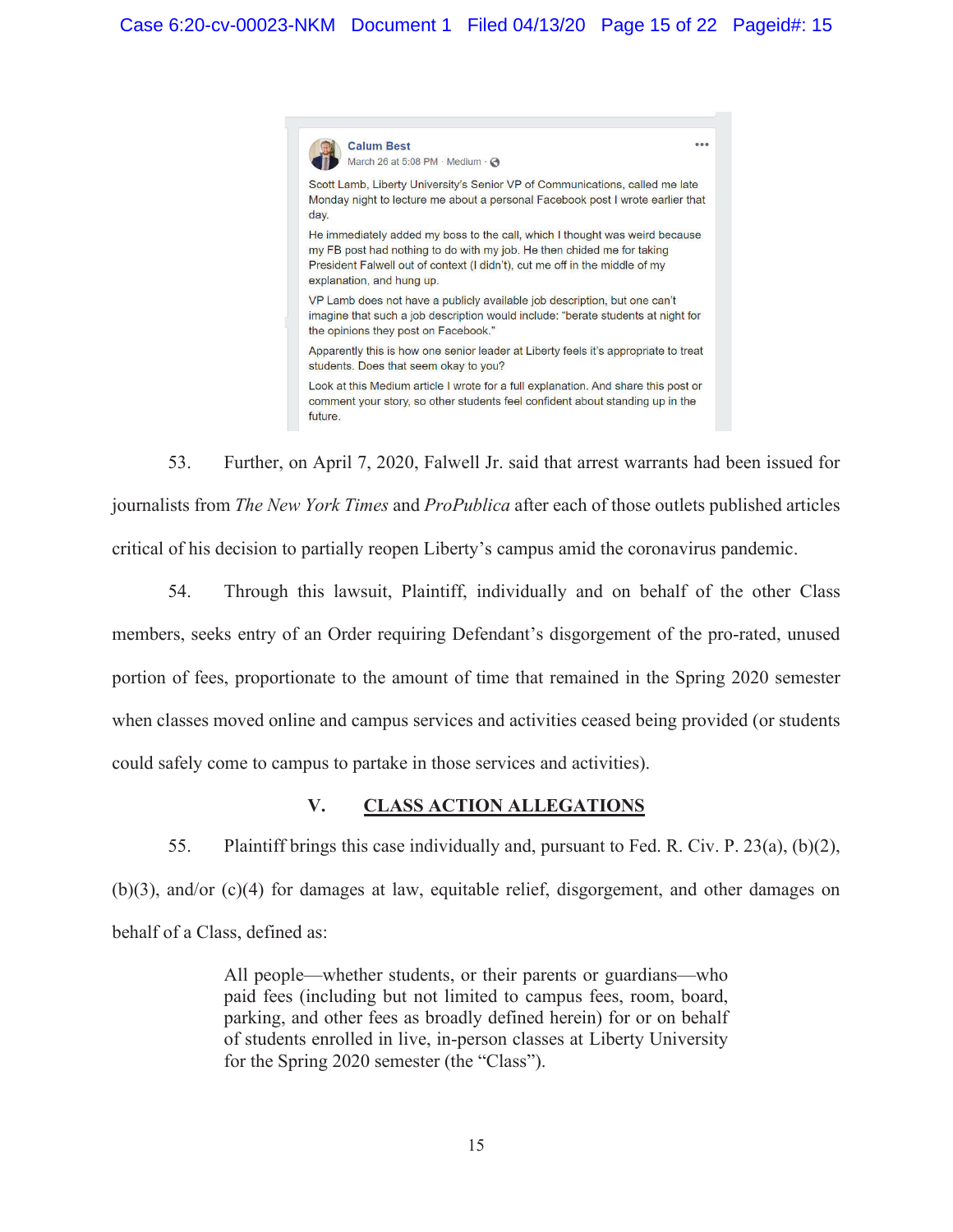### Case 6:20-cv-00023-NKM Document 1 Filed 04/13/20 Page 16 of 22 Pageid#: 16

56. Excluded from the Class are Liberty University and any of its respective members, affiliates, parents, subsidiaries, officers, directors, employees, successors, or assigns; the judicial officers, and their immediate family members; and Court staff assigned to this case. Plaintiff reserves the right to modify or amend the Class definition, as appropriate, during the course of this litigation.

57. This action has been brought and may properly be maintained on behalf of the Class proposed herein under the criteria of Rule 23 of the Federal Rules of Civil Procedure.

58. Numerosity—Federal Rule of Civil Procedure  $23(a)(1)$ . The members of the Class are so numerous and geographically dispersed that individual joinder of all Class members is impracticable. The precise number of Class members is unknown to Plaintiff, but may be ascertained from Defendant's records and, based upon publicly available information, is presumed to be not less than 14,000 people. Class members may be notified of the pendency of this action by recognized, Court-approved, notice dissemination methods, which may include U.S. Mail, electronic mail, Internet postings, and/or published notice.

59. Commonality-Federal Rule of Civil Procedure 23(a)(2); Predominance-Federal Rule of Civil Procedure 23(b)(3). This action involves questions of law and fact common to the Classes, which predominate over any individual questions, including, without limitation:

- Whether Defendant engaged in the conduct alleged herein;  $\mathbf{a}$ .
- $\mathbf{b}$ . Whether Defendant breached its contracts with Plaintiff and the other Class members by retaining fees without providing the services and activities which the fees were intended to cover;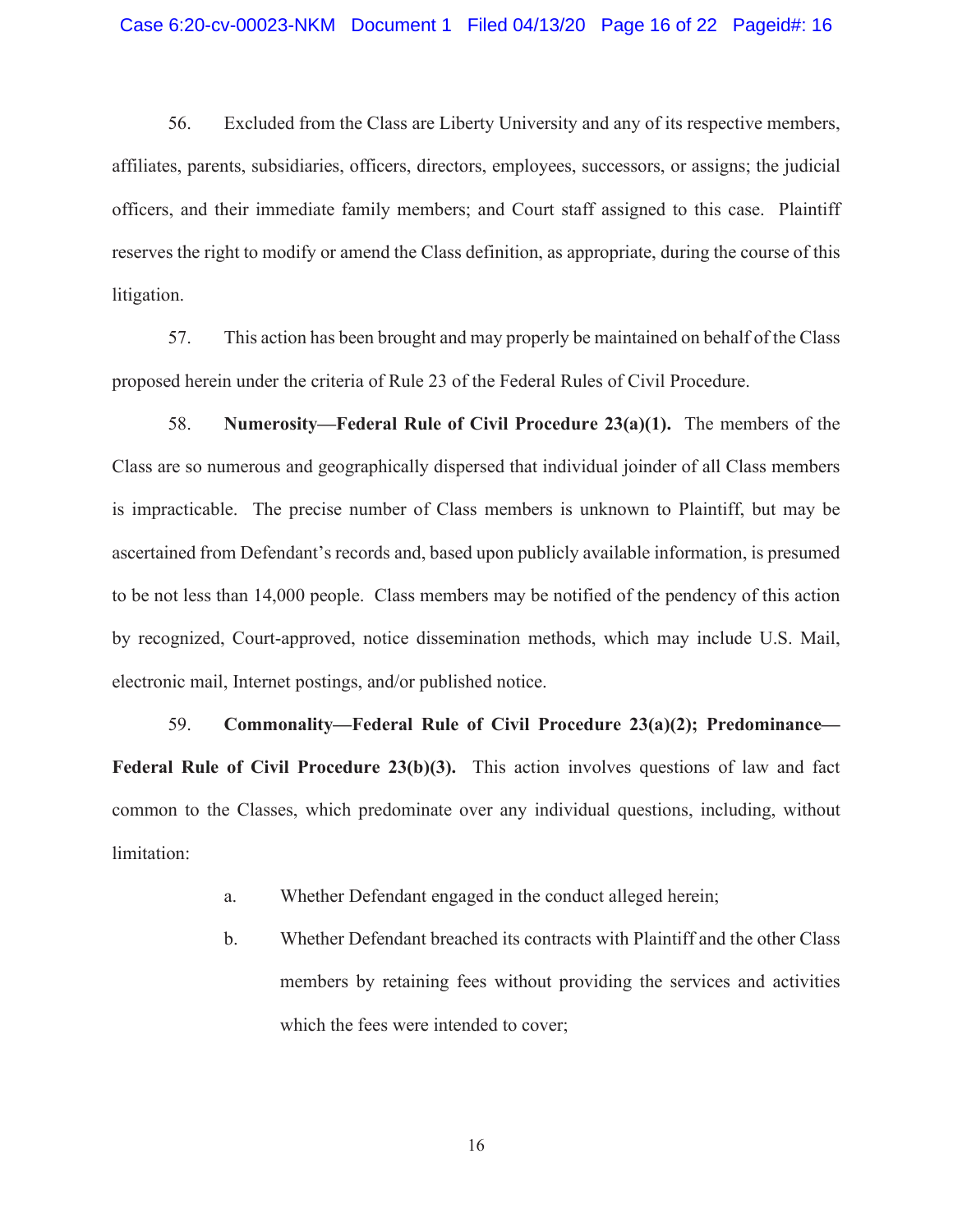- Whether Defendant was unjustly enriched by retaining fees of Plaintiff and  $\mathbf{c}$ . other members of the Class without providing the services and activities that the fees were intended to cover;
- $d_{\cdot}$ Whether Defendant committed conversion by retaining fees of Plaintiff and other members of the Class without providing the services and activities that the fees were intended to cover;
- Whether certification of the Class is appropriate under Fed. R. Civ. P. 23; e.
- Whether Class members are entitled to declaratory, equitable, or injunctive  $f_{\cdot}$ relief, damages, and/or other relief; and
- The amount and nature of relief to be awarded to Plaintiff and the other  $g.$ Class members.

60. **Typicality—Federal Rule of Civil Procedure 23(a)(3).** Plaintiff's claims are typical of the other Class members' claims because Plaintiff and the other Class members each paid fees associated with the Spring 2020 semester at Liberty University but were not provided the services and activities that those fees were meant to cover. Plaintiff and the other Class members suffered damages—namely, the loss of their fees and monies paid—as a direct and proximate result of the same wrongful conduct in which Defendant engaged. Plaintiff's claims arise from the same practices and course of conduct that give rise to the other Class members' claims.

61. Adequacy of Representation—Federal Rule of Civil Procedure 23(a)(4). Plaintiff is an adequate Class representative because plaintiff's interests do not conflict with the interests of the other members of the Class who plaintiff seeks to represent, Plaintiff has retained counsel competent and experienced in complex class action litigation, and Plaintiff intends to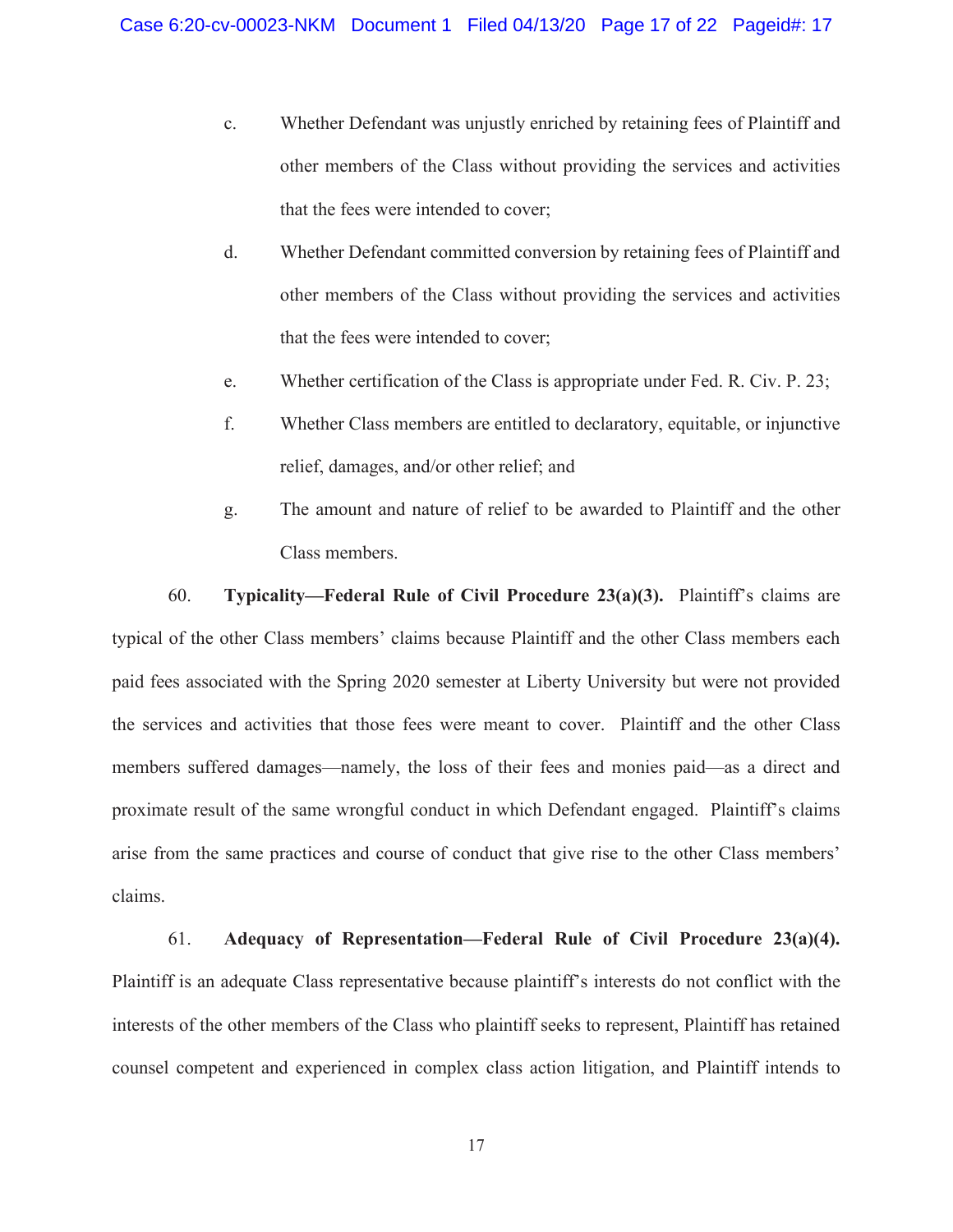### Case 6:20-cv-00023-NKM Document 1 Filed 04/13/20 Page 18 of 22 Pageid#: 18

prosecute this action vigorously. Class members' interests will be fairly and adequately protected by Plaintiff and counsel.

#### 62. Declaratory and Injunctive Relief-Federal Rule of Civil Procedure 23(b)(2).

Defendant has acted or refused to act on grounds generally applicable to Plaintiff and the other Class members, thereby making appropriate final injunctive relief and declaratory relief, as described below, with respect to the Class members as a whole.

63. Certification of Specific Issues—Federal Rule of Civil Procedure 23(c)(4). To the extent a class does not meet the requirements of Rules  $23(b)(2)$  or (b)(3), Plaintiff seeks the certification of issues that will drive the litigation toward resolution.

#### VI. **CLAIMS ALLEGED**

# **FIRST CLAIM FOR RELIEF**

# **Breach of Contract**

64. Plaintiff repeats and alleges the allegations in Paragraphs 1-63, above, as if fully alleged herein.

65. Plaintiff brings this claim individually and on behalf of the other Class members.

Plaintiff and the other Class members entered into contracts with Liberty which 66. provided that Plaintiff and the other Class members would pay fees for or on behalf of students, and in exchange, Liberty would provide services and make available activities to students.

67. Plaintiff and the other Class members fulfilled their end of the bargain when they paid the fees for the Spring 2020 semester.

68. Liberty breached the contracts when it moved classes online and stopped providing services and activities for which the fees were intended to pay but retained monies paid by Plaintiff and the other Class members, without providing them the benefit of their bargain.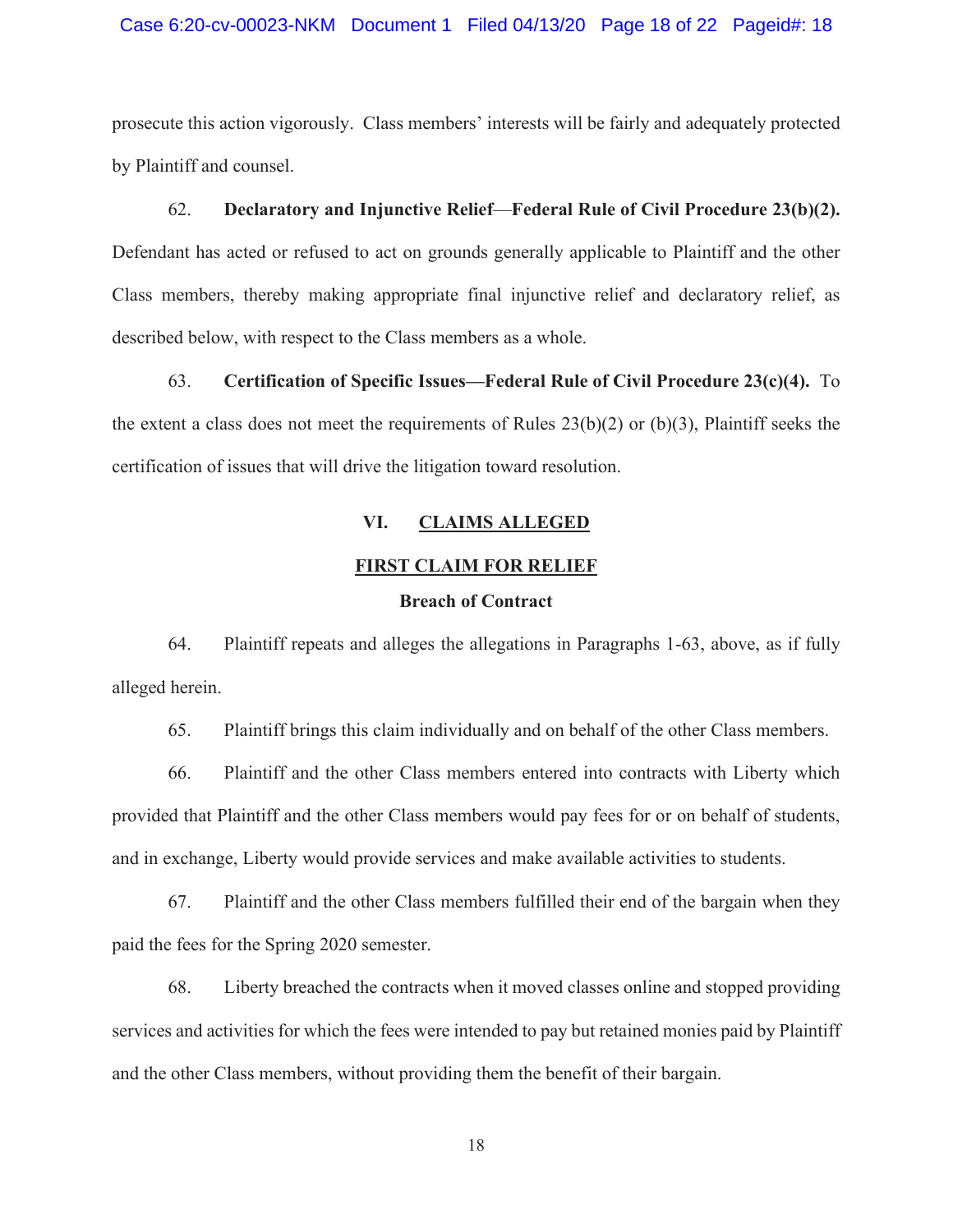69. Plaintiff and the other Class members have been damaged—in an amount to be proven at trial—in that they have been deprived of the value of the services and activities the fees they paid were intended to cover, while Liberty retained those fees.

## **SECOND CLAIM FOR RELIEF**

# **Unjust Enrichment**

70. Plaintiff repeats and alleges the allegations in Paragraphs 1-63, above, as if fully alleged herein.

71. Plaintiff brings this claim individually and on behalf of the other Class members, and in the alternative to the breach of contract claim (First Claim for Relief), set forth above.

72. Plaintiff and the other Class members paid fees for or on behalf of students, which were intended to cover services and activities for the Spring 2020 semester. In exchange, students were entitled to receive those services and activities for the entire semester.

73. On or about March 23, 2020, Liberty moved classes online and stopped providing services and activities the fees were intended to cover.

Liberty has retained fees paid by Plaintiff and the other Class members, without 74. providing the services and activities for which they paid and, as such, has been enriched.

75. Liberty has been unjustly enriched by retaining the fees paid by Plaintiff and the other Class members for the semester while not providing services and activities for which those fees paid. Equity requires Liberty to return the unused, prorated portion of the fees paid by Plaintiff and the other Class members.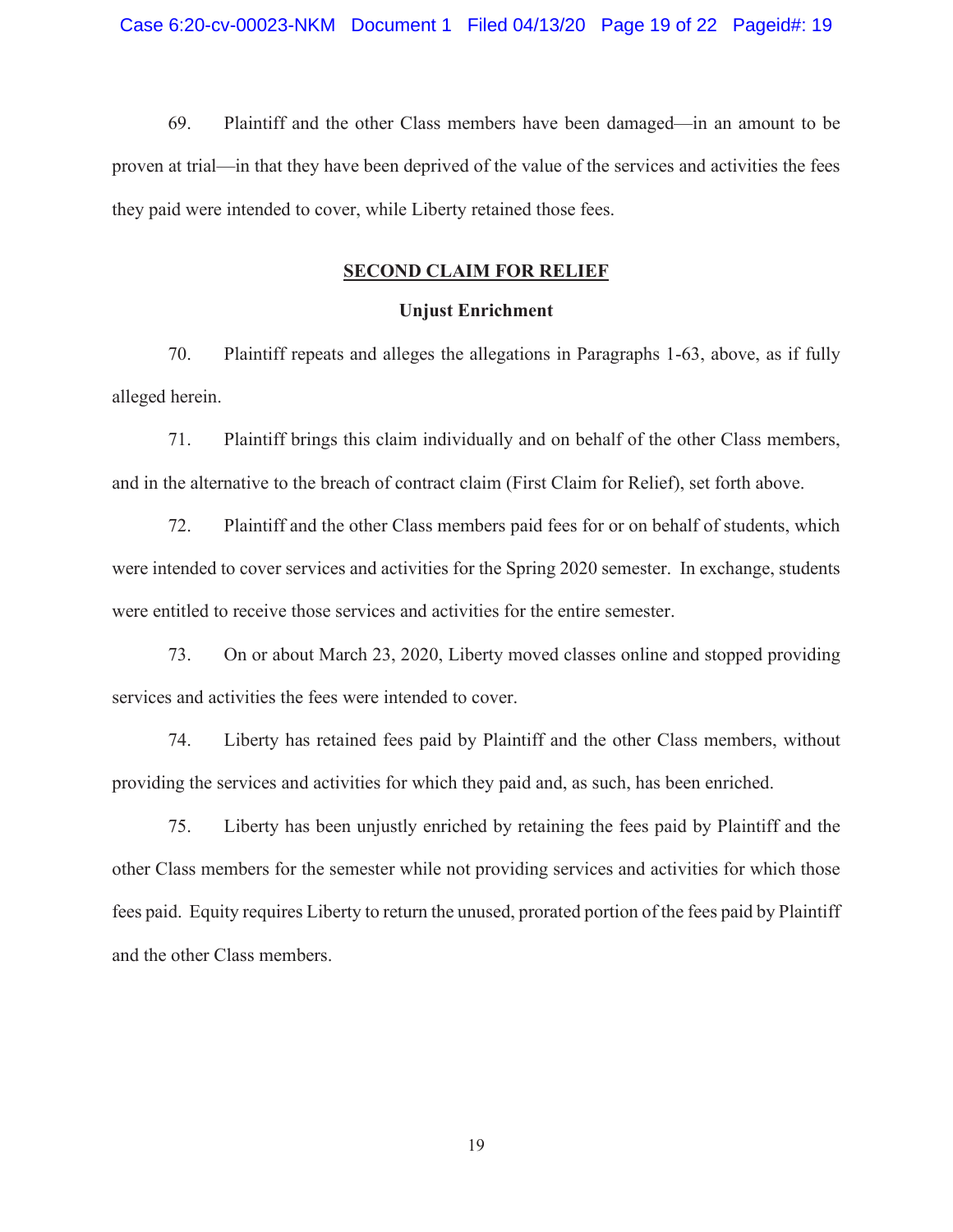## **THIRD CLAIM FOR RELIEF**

# **Conversion**

76. Plaintiff repeats and alleges the allegations in Paragraphs 1-63, above, as if fully alleged herein.

Plaintiff brings this claim individually and on behalf of the other Class members. 77.

78. Plaintiff and the other Class members have a right to the services and activities that were supposed to be provided in exchange for their payments of fees to Liberty.

79. Liberty intentionally interfered with the rights of Plaintiff and the other Class members when it moved all classes to an online learning format and discontinued services and activities for which the fees were intended to pay, while retaining the fees paid by Plaintiff and the other Class members.

80. Liberty deprived Plaintiff and the other Class members of their fees or of the right to the services and activities that their fees were intended to be used for.

81. Class members demanded the return of the pro-rated, unused fees for the remainder of the Spring 2020 semester.

82. Liberty's retention of the fees paid by Plaintiff and the other Class members without providing the services and activities for which they paid, deprived Plaintiff and the other Class members of the benefits for which the fees paid.

83. This interference with the services and activities for which Plaintiff and the other Class members paid damaged Plaintiff and the other Class members in that they paid fees for services and activities that will not be provided.

84. Plaintiff and the other Class members are entitled to the return of pro-rated, unused portion of the fees paid, through the end of the semester.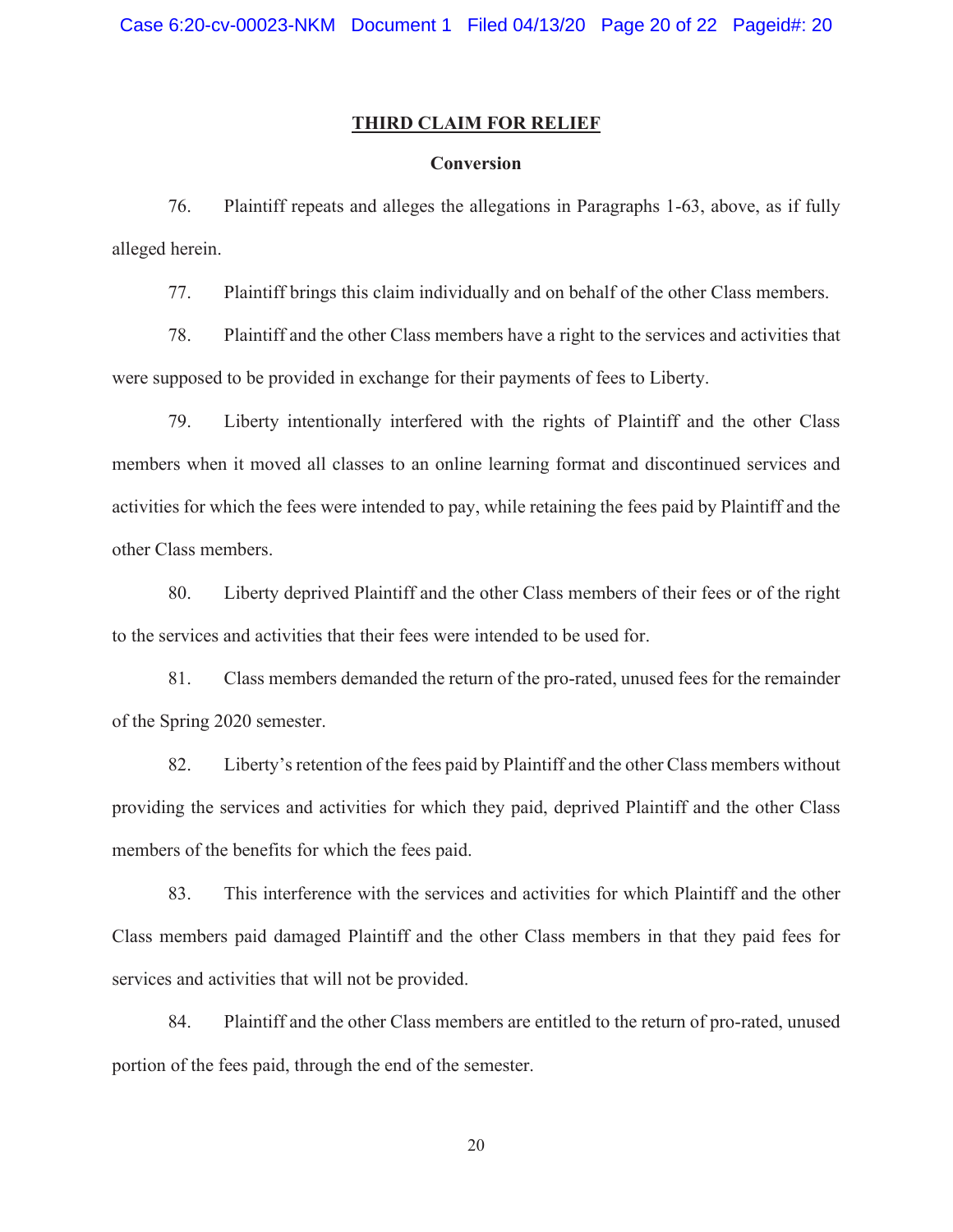#### VII. **REQUEST FOR RELIEF**

Plaintiff, individually and on behalf of the other members of the Class, respectfully request that the Court enter judgment in their favor and against Defendant as follows:

a. Certifying the Class as requested herein, designating Plaintiff as class representative, and appointing the undersigned counsel as Class Counsel;

b. Declaring that Defendant is financially responsible for notifying the Class members of the pendency of this suit;

c. Declaring that Defendant has wrongfully kept the monies paid for fees;

d. Awarding Plaintiff and Class members damages in an amount to be proven at trial;

e. Awarding injunctive relief as permitted by law or equity, including enjoining Defendant from retaining the pro-rated, unused portion of monies paid for fees;

f. Awarding Plaintiff's reasonable attorneys' fees, costs, and expenses;

g. Awarding pre- and post-judgment interest on any amounts awarded; and

h. Awarding such other and further relief as may be just and proper.

# THE REMAINDER OF THIS PAGE IS INTENTIONALLY LEFT BLANK